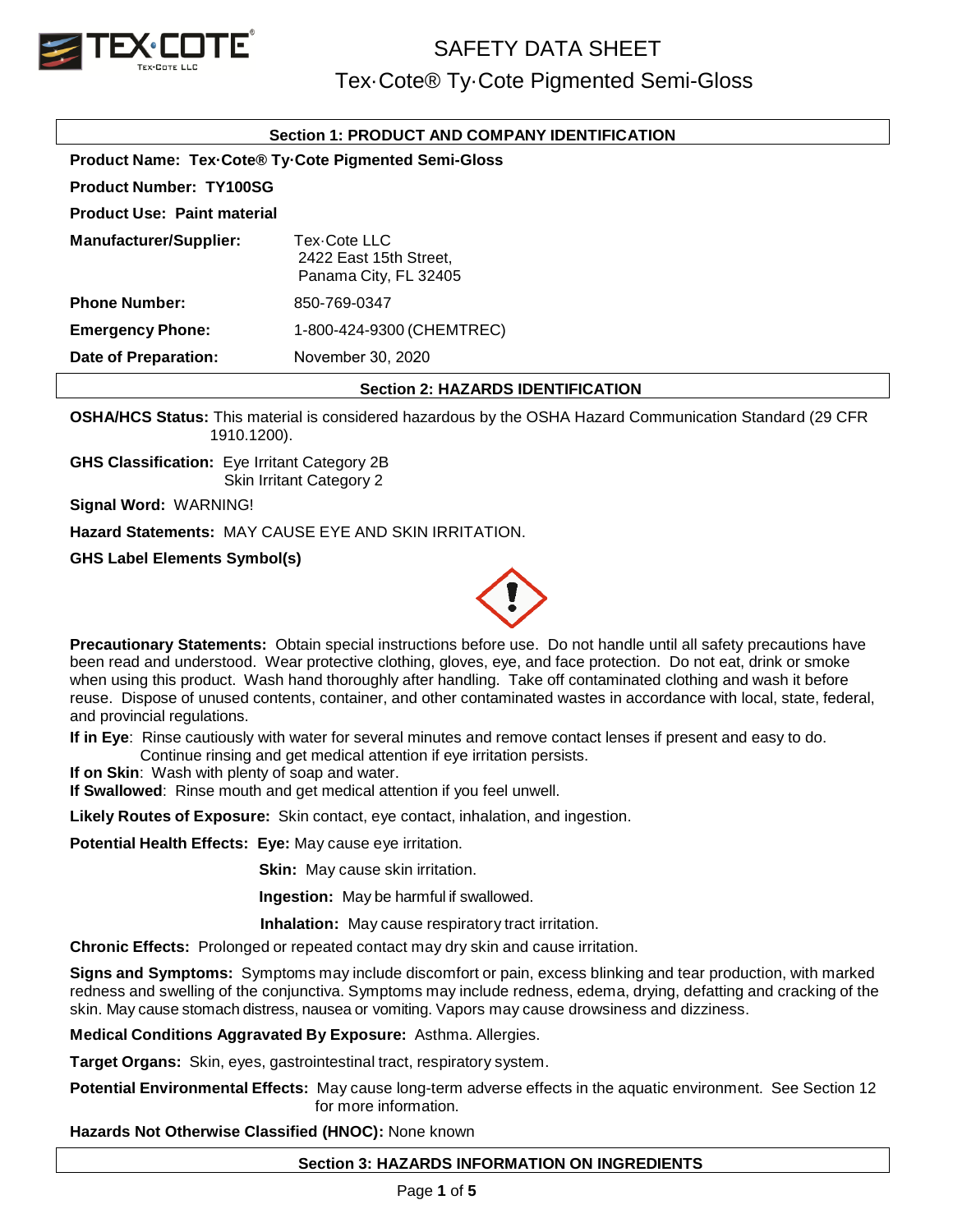

### **Substance/mixture:** Mixture

| .<br>Ingre<br>лени                        | ∼ ле.<br><br>, re                | Wt.<br>%          |
|-------------------------------------------|----------------------------------|-------------------|
| --<br>Jioxide<br>$-100 - 110 = 100$<br>шл | $\sim$ $\sim$ $\sim$<br>ACC<br>. | חר<br>້<br>$\sim$ |

The exact percentage (concentration) of composition has been withheld as a trade secret.

See section 8 for occupational exposure limit information

### **Section 4: FIRST AID MEASURES**

**Eye Contact:** In case of contact, immediately flush eyes with plenty of water. Remove contact lenses, if worn. If irritation persists, get medical attention.

- **Skin Contact:** In case of contact, immediately flush skin with plenty of water. Call a physician if irritation develops and persists.
- **Inhalation:** If breathed in, move person into fresh air. If not breathing, give artificial respiration. If breathing is difficult, give oxygen. Get medical attention.
- **Ingestion:** DO NOT induce vomiting. If victim is conscious and alert, give 2 cupfuls of water. Never give anything by mouth to an unconscious person. Seek medical attention or call poison control immediately.
- **General Advice:** In case of accident or if you feel unwell, seek medical advice immediately. (Show the label or SDS where possible).

**Note to Physicians:** Symptoms may not appear immediately.

### **Section 5: FIRE FIGHTING MEASURES**

**Flammability:** Not flammable by WHMIS criteria.

**Means of Extinction:**

**Suitable Extinguishing Media:** Powder, water spray, foam, carbon dioxide.

**Unsuitable Extinguishing Media:** Not available.

**Products of Combustion:** May include, and are not limited to: oxides of carbon.

**Explosion Data:**

**Sensitivity to Mechanical Impact:** Not available.

**Sensitivity to Static Discharge:** Not available.

**Protection of Firefighters:** Keep upwind of fire. Wear full fire fighting turn-out gear (full Bunker gear) and respiratory protection (SCBA).

### **Section 6: ACCIDENTAL RELEASE MEASURES**

**Personal Precautions:** Use personal protection recommended in Section 8. Isolate the hazard area and deny entry to unnecessary and unprotected personnel.

**Environmental Precautions:** Keep out of drains, sewers, ditches, and waterways. Minimize use of water to prevent environmental contamination.

**Methods for Containment:** Contain and/or absorb spill with inert material (e.g. sand, vermiculite), then place in a suitable container. Do not flush to sewer or allow entering waterways. Use appropriate Personal Protective Equipment (PPE).

**Methods for Clean-Up:** Scoop up material and place in a disposal container. Provide ventilation.

**Other Information:** Not available.

### **Section 7: HANDLING AND STORAGE**

**Handling:** Avoid contact with skin and eyes. Do not swallow. Do not breathe gas/fumes/vapor/spray. Handle and open container with care. When using do not eat or drink. Wash hands before eating, drinking, or smoking.

**Storage:** Keep out of the reach of children. Keep container tightly closed. Store in a cool place. Keep from freezing.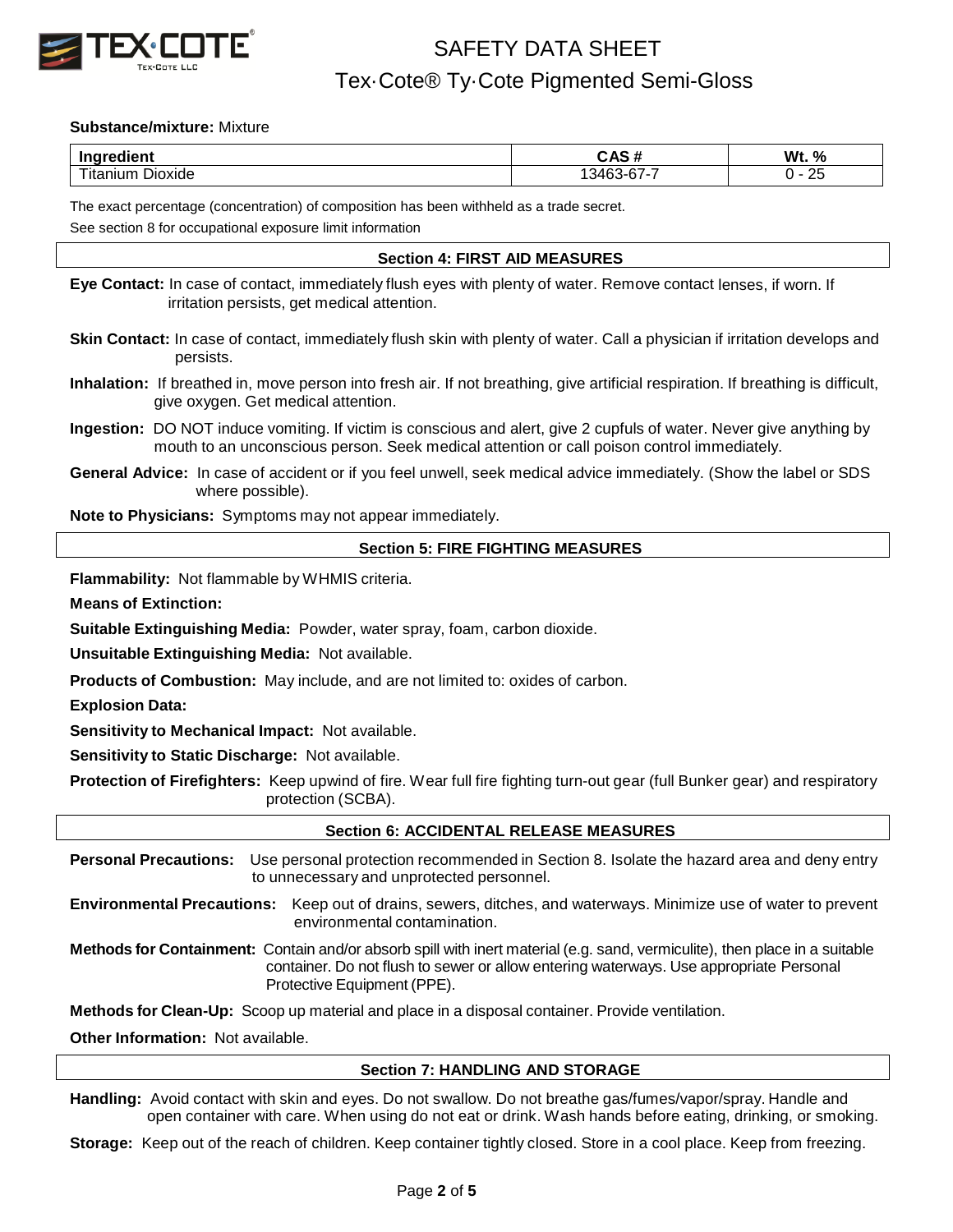

### **Section 8: EXPOSURE CONTROLS / PERSONAL PROTECTION**

#### **Exposure Guidelines Exposure Limits:**

| Ingredient       | <b>OSHA PEL, ACGIH-TLV</b>                                                   |  |
|------------------|------------------------------------------------------------------------------|--|
| Titanium dioxide | OSHA PEL: TWA: 15 mg/m <sup>3</sup> Form: Total dust, ACGIH TLV: TWA:10mg/m3 |  |

**Engineering Controls:** Use ventilation adequate to keep exposures (airborne levels of dust, fume, vapor, etc.) below recommended exposure limits.

### **Personal Protective Equipment:**

**Eye/Face Protection:** Wear eye/face protection.

**Hand Protection:** Wear suitable gloves.

**Skin and Body Protection:** Wear suitable protective clothing.

**Respiratory Protection:** In case of insufficient ventilation, wear suitable respiratory equipment.

**General Hygiene Considerations:** Handle according to established industrial hygiene and safety practices.

### **Section 9: PHYSICAL AND CHEMICAL PROPERTIES**

| Appearance:                                   | Milky liquid.                                              |
|-----------------------------------------------|------------------------------------------------------------|
| Color:                                        | Not available.                                             |
| Odor:                                         | Mild odor.                                                 |
| <b>Odor Threshold:</b>                        | Not available.                                             |
| <b>Physical State:</b>                        | Liquid.                                                    |
| PH:                                           | $8.0 - 9.5$                                                |
| <b>Viscosity:</b>                             | 95 - 110 KU                                                |
| <b>Freezing Point:</b>                        | Not available.                                             |
| <b>Boiling Point:</b>                         | $> 100 \text{ C}$ ( $> 212 \text{ F}$ )                    |
| <b>Flash Point:</b>                           | None.                                                      |
| <b>Evaporation Rate:</b>                      | Not available.                                             |
| <b>Lower Flammability Limit:</b>              | Not available.                                             |
| <b>Upper Flammability Limit:</b>              | Not available.                                             |
| <b>Vapor Pressure:</b>                        | Not available.                                             |
| <b>Vapor Density:</b>                         | Not available.                                             |
| <b>Specific Gravity:</b>                      | $1.07 - 1.22$                                              |
| <b>Solubility in Water:</b>                   | Dispersible.                                               |
| <b>Coefficient of Water/Oil Distribution:</b> | Not available.                                             |
| <b>Auto-ignition Temperature:</b>             | Not available.                                             |
| <b>VOC content:</b>                           | Coatings VOC: 48 grams/liter; Material VOC: 18 grams/liter |
|                                               | Maximum 50 grams/liter                                     |

### **Section 10: STABILITY AND REACTIVITY**

**Stability:** Stable under normal storage conditions.

**Conditions of Reactivity:** Heat. Incompatible materials.

**Incompatible Materials:** Alkalis. Strong acids. Oxidizers.

**Hazardous Decomposition Products:** May include, and are not limited to: oxides of carbon.

**Possibility of Hazardous Reactions:** No dangerous reaction known under conditions of normal use.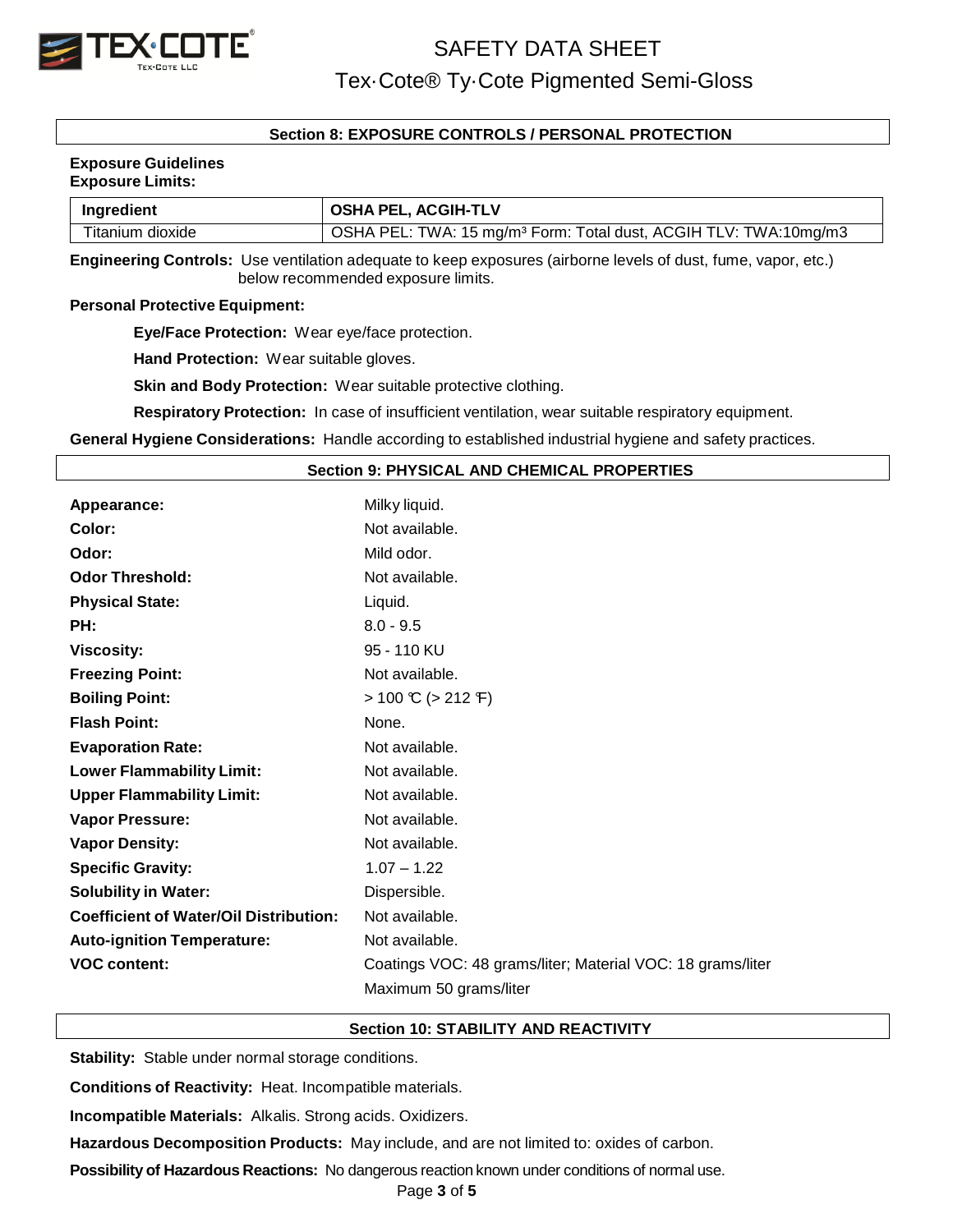

## **Section 11: TOXICOLOGY INFORMATION**

### **EFFECTS OF ACUTE EXPOSURE**

### **Component Analysis**

| Ingredient                   | LD50 (Oral)      | LD <sub>50</sub> (Dermal) | LC <sub>50</sub> (Inhalation) |
|------------------------------|------------------|---------------------------|-------------------------------|
| <sup>r</sup> itanium dioxide | 10000 mg/kg, rat | 10000 mg/kg, rabbit       | $> 6.82$ mg/L, Rat 4hr        |

**Eye:** May cause eye irritation. Symptoms may include discomfort or pain, excess blinking and tear production, with marked redness and swelling of the conjunctiva.

**Skin:** May cause skin irritation. Symptoms may include redness, edema, drying, defatting and cracking of the skin.

**Ingestion:** May be harmful if swallowed. May cause stomach distress, nausea or vomiting.

**Inhalation:** May cause respiratory tract irritation. Vapors may cause drowsiness and dizziness.

### **EFFECTS OF CHRONIC EXPOSURE**

**Target Organs:** Not available.

**Chronic Effects:** Hazardous by WHMIS criteria.

**Carcinogenicity:** Hazardous by WHMIS criteria.

| Ingredient       | Chemical Listed as Carcinogen or Potential Carcinogen * |  |
|------------------|---------------------------------------------------------|--|
| Titanium dioxide | G-A4. I-2B                                              |  |

\* See Section 15 for more information.

**Mutagenicity:** Not hazardous by WHMIS criteria.

**Reproductive Effects:** Not hazardous by WHMIS criteria.

**Developmental Effects:**

**Teratogenicity:** Not hazardous by WHMIS criteria.

**Embryotoxicity:** Not hazardous by WHMIS criteria.

**Respiratory Sensitization:** Not hazardous by WHMIS criteria.

**Skin Sensitization:** Not hazardous by WHMIS criteria.

**Toxicologically Synergistic Materials:** Not available.

### **Section 12: ECOLOGICAL INFORMATION**

**Ecotoxicity:** May cause long-term adverse effects in the aquatic environment.

**Persistence / Degradability:** Not available.

**Bioaccumulation / Accumulation:** Not available.

**Mobility in Environment:** Not available.

### **Section 13: DISPOSAL CONSIDERATIONS**

**Disposal Instructions:** This material must be disposed of in accordance with all local, state, provincial, and federal regulations. Do not empty into drains.

### **Section 14: TRANSPORTATION INFORMATION**

**US DOT, CANADA TDG Surface**: Not regulated

**TRANSPORT BY SEA IMDG / IMO:** Not regulated

**AIR TRANSPORT ICAO-TI / IATA-DGR:** Not regulated

**Section 15: REGULATORY INFORMATION**

**Federal Regulations**